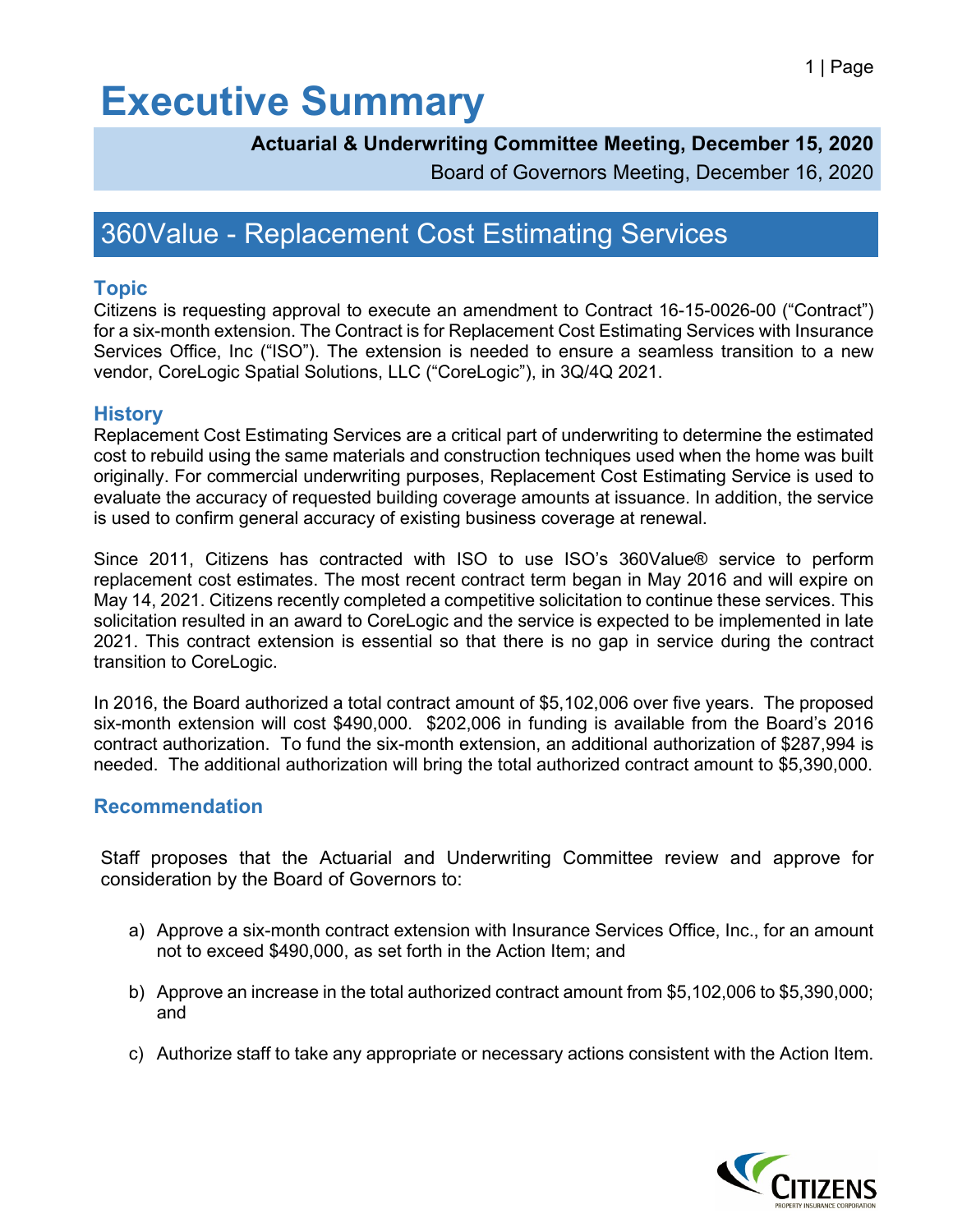**ACTION ITEM 1 PAGE** 

**Actuarial & Underwriting Committee Meeting, December 15, 2020** Board of Governors Meeting, December 16, 2020

| $\Box$ Contract – New<br>$\boxtimes$ Contract – Amendment of Contract Terms<br>$\boxtimes$ Contract – Additional Spend |                                                                                                                                                                                                                                                                                                                                                                                                     | □Committee or Board Minutes<br>□Product Changes<br>$\Box$ Other                                                                                                                                                                                                                                                                                                                                                                                               |
|------------------------------------------------------------------------------------------------------------------------|-----------------------------------------------------------------------------------------------------------------------------------------------------------------------------------------------------------------------------------------------------------------------------------------------------------------------------------------------------------------------------------------------------|---------------------------------------------------------------------------------------------------------------------------------------------------------------------------------------------------------------------------------------------------------------------------------------------------------------------------------------------------------------------------------------------------------------------------------------------------------------|
| <b>Contract ID</b>                                                                                                     | 360Value – Replacement Cost Estimating Services<br>Contract number: 16-15-0026-00<br>Insurance Services Office, Inc.                                                                                                                                                                                                                                                                                |                                                                                                                                                                                                                                                                                                                                                                                                                                                               |
| <b>Budgeted Item</b>                                                                                                   | $\boxtimes$ Yes<br>$\square$ No<br>Funding to be included in the 2021 Operating Budget.                                                                                                                                                                                                                                                                                                             |                                                                                                                                                                                                                                                                                                                                                                                                                                                               |
| <b>Procurement Method</b>                                                                                              | This contract is a result of an Invitation to Negotiation issued on September<br>25, 2015. This six-month extension is authorized under Section 287.057,<br>Florida Statutes, and will be on the same terms and conditions set forth in<br>the existing contract.                                                                                                                                   |                                                                                                                                                                                                                                                                                                                                                                                                                                                               |
| <b>Contract Amount</b>                                                                                                 | On March 16, 2016, the Board authorized \$5,102,006 in spend for the first<br>five years of this contract. Citizens expects to spend approximately<br>\$4,900,000 through the end of the five-year term. This six-month extension<br>will cost Citizens an additional \$490,000. Therefore, Citizens is requesting<br>that the total authorized spend for the contract be increased to \$5,390,000. |                                                                                                                                                                                                                                                                                                                                                                                                                                                               |
| <b>Contract Term(s)</b>                                                                                                |                                                                                                                                                                                                                                                                                                                                                                                                     | The current contract commenced on May 15, 2016 and is scheduled to<br>expire on May 14, 2021. The requested six-month extension will be from<br>May 15, 2021, through November 14, 2021.                                                                                                                                                                                                                                                                      |
| <b>Purpose/Scope</b>                                                                                                   | not be a gap in services.                                                                                                                                                                                                                                                                                                                                                                           | This Action Item seeks Board approval for a six-month extension to the<br>current contract with Insurance Services Office, Inc. (ISO) for Replacement<br>Cost Estimating Services (RCE). On September 28, 2020, Citizens<br>awarded ITN 20-0026 to CoreLogic Spatial Solutions, LLC (CoreLogic), as<br>the new vendor for RCE Services. This extension will allow Citizens time<br>to implement and transition to the CoreLogic product and ensure there will |